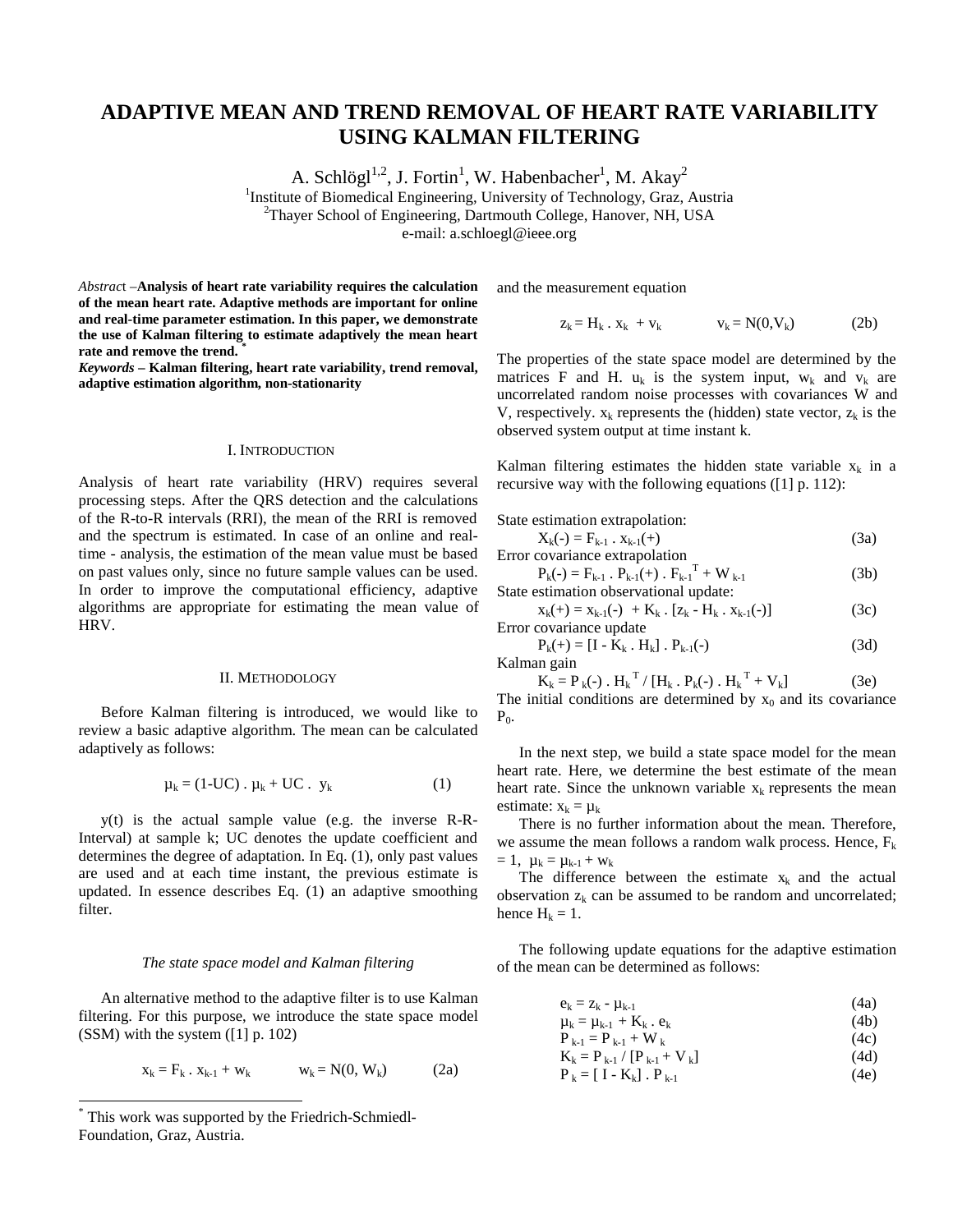| <b>Report Documentation Page</b>                                                                                                                                                                                                                                                          |                                                              |                                                    |
|-------------------------------------------------------------------------------------------------------------------------------------------------------------------------------------------------------------------------------------------------------------------------------------------|--------------------------------------------------------------|----------------------------------------------------|
| <b>Report Date</b><br>25 Oct 2001                                                                                                                                                                                                                                                         | <b>Report Type</b><br>N/A                                    | Dates Covered (from to)                            |
| <b>Title and Subtitle</b><br>Adaptive Mean and Trend Removal of Heart Rate Variability<br><b>Using Kalman Filtering</b>                                                                                                                                                                   |                                                              | <b>Contract Number</b>                             |
|                                                                                                                                                                                                                                                                                           |                                                              | <b>Grant Number</b>                                |
|                                                                                                                                                                                                                                                                                           |                                                              | <b>Program Element Number</b>                      |
| <b>Author(s)</b>                                                                                                                                                                                                                                                                          |                                                              | <b>Project Number</b>                              |
|                                                                                                                                                                                                                                                                                           |                                                              | <b>Task Number</b>                                 |
|                                                                                                                                                                                                                                                                                           |                                                              | <b>Work Unit Number</b>                            |
| Performing Organization Name(s) and Address(es)<br>Graz, Austria                                                                                                                                                                                                                          | Institute of Biomedical Engineering University of Technology | <b>Performing Organization Report Number</b>       |
| <b>Sponsoring/Monitoring Agency Name(s) and Address(es)</b><br>US Army Research, Development & Standardization Group<br>(UK) PSC 802 Box 15 FPO AE 09499-1500                                                                                                                             |                                                              | <b>Sponsor/Monitor's Acronym(s)</b>                |
|                                                                                                                                                                                                                                                                                           |                                                              | <b>Sponsor/Monitor's Report Number(s)</b>          |
| <b>Distribution/Availability Statement</b><br>Approved for public release, distribution unlimited                                                                                                                                                                                         |                                                              |                                                    |
| <b>Supplementary Notes</b><br>Papers from 23rd Annual International Conference of the IEEE Engineering in Medicine and Biology Society, Oct<br>25-28, 2001, held in Istanbul, Turkey. See also ADM001351 for entire conference on cd-rom, The original document<br>contains color images. |                                                              |                                                    |
| <b>Abstract</b>                                                                                                                                                                                                                                                                           |                                                              |                                                    |
| <b>Subject Terms</b>                                                                                                                                                                                                                                                                      |                                                              |                                                    |
| <b>Report Classification</b><br>unclassified                                                                                                                                                                                                                                              |                                                              | <b>Classification of this page</b><br>unclassified |
| <b>Classification of Abstract</b><br>unclassified                                                                                                                                                                                                                                         |                                                              | <b>Limitation of Abstract</b><br>UU                |
| <b>Number of Pages</b><br>3                                                                                                                                                                                                                                                               |                                                              |                                                    |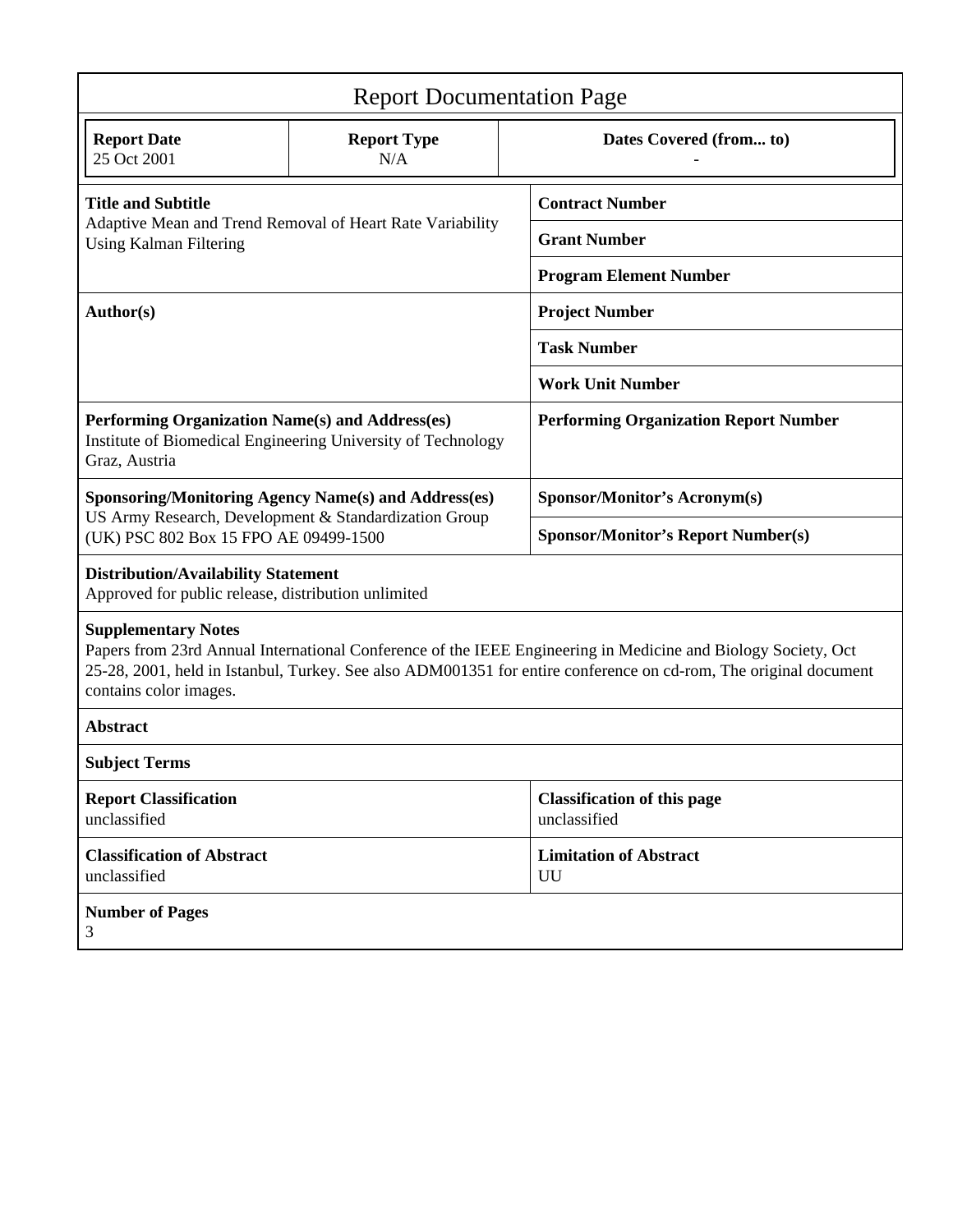$V_k$  represents the variance of the prediction error and W<sub>k</sub> represent variance of the random walk. Because these parameters are usually unknown, some assumptions about their behavior can be done. As shown in [2] different assumptions can be made, including the one below (Mode a12v3):

$$
V_k = (1-UC)
$$
  
\n
$$
W_k = UC^{2*}I
$$
\n(5a)  
\n(5b)

# III. Results

In this paper we tested the Kalman filter on both the simulated and the HRV.

# *Simulation*

Both methods, the adaptive smoothing filter and Kalman filtering, were applied to the following test series. The simulated signal has 4 epochs with 100 samples each; each epoch is a white noise process with a rms=3 and a mean value of 60, 100, 100, and 80 for the epochs 1, 2, 3 and 4, respectively. In the third epoch the mean was increased linearly from 50 to 150.



Fig 1: Simulation. The simulated data is display in the first plot. The second plots show the adaptive mean estimated with Kalman filter (dark) and exponential window (light). The third plot shows the one-step prediction error for Kalman filter (dark) and the exponential window (light). The update coefficient UC was in both cases 0.05.

The simulated signal y was analyzed using the adaptive smoothing as well as Kalman filtering. In both cases an update coefficient UC=0.05 was used. Fig 1 shows the simulated data, the estimated adaptive mean and the residual processes from both methods.

#### *Heart rate variability data*



Figure 2: Heart rate variability (blue), adaptive mean (green) and the one-step prediction error (red). The prediction error is also the de-trended HRV.



Figure 3: Time-varying spectrum based on AAR estimates of the de-trended Heart-rate variability.

In addition to the simulated data, HRV data during a tiltingtable experiment was recorded (Fig. 3). Between sample 400